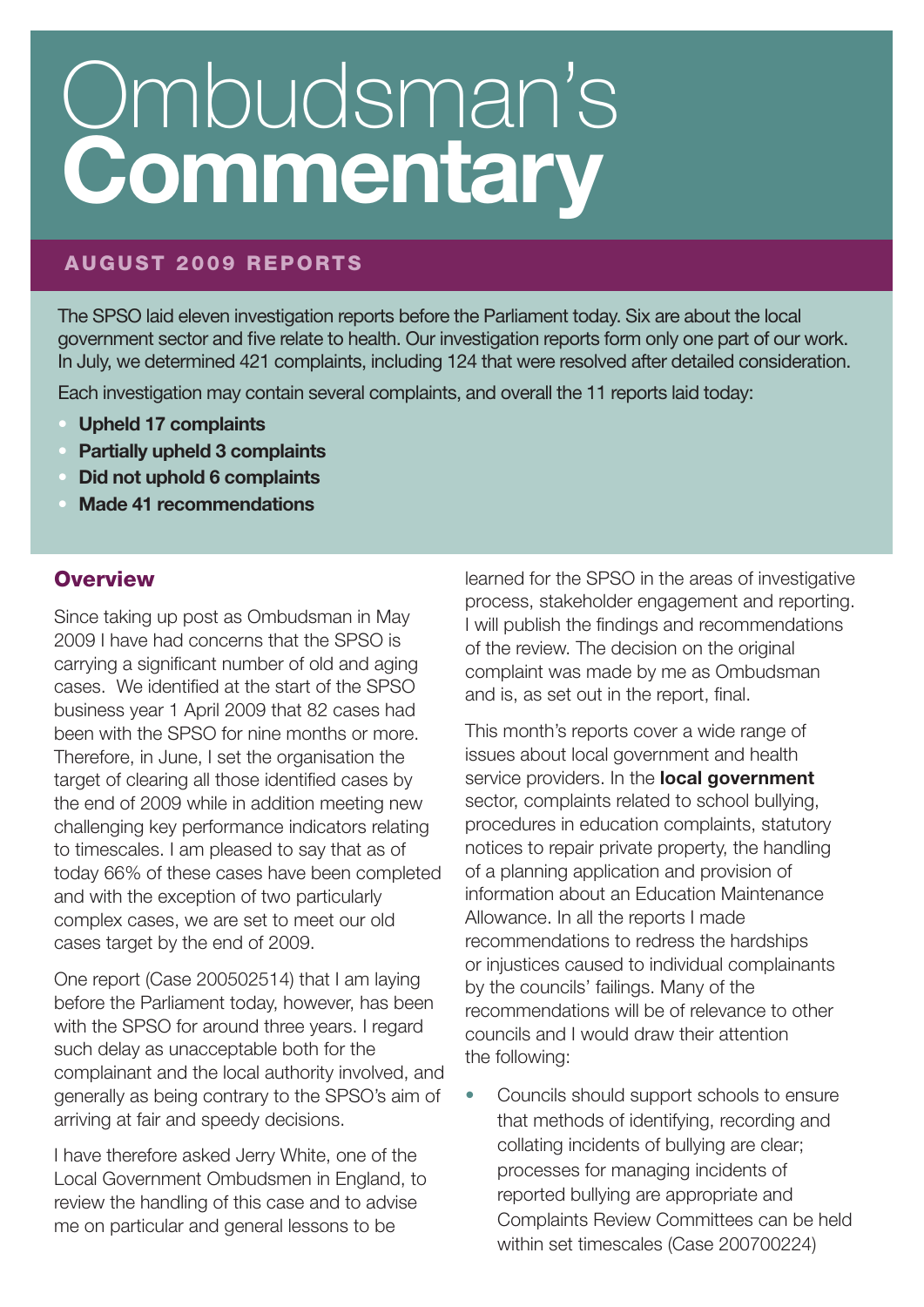# **AUGUST 2009 REPORTS**

# overview

- Complaints about education should include an independent element in the final stage process for handling such complaints (Case 200502514)
- Councils should ensure that information about how to make a complaint about a school or their staff is made available in their schools (a suggestion made in Case 200502514)

In the **health** sector, we laid reports about complaints the public have brought us about concerns including delayed or missed diagnosis, poor care and treatment (in one

case leading to pressure sores) and a lack of communication with patients' families. I made 26 recommendations for improvement, many relating to issues raised in previous reports. As in the local government sector, I would encourage senior managers, especially those involved in risk management, to learn from the individual cases any lessons that could be applied in their medical practices or hospitals.

Summaries of all the reports laid today are below, and they can be accessed on the SPSO website at **www.spso.org.uk/reports/index.php**.

### **Local Government**

### **Education: complaint handling; policy/administration** North Lanarkshire Council (200502514)

Mrs C raised several concerns about the way complaints relating to her children's school were dealt with by the Council and the Council's Education Department. I upheld the complaint that the Council failed to properly handle complaints made by Mrs C and her husband as I found that the Council should have done more both to investigate the concerns raised and to properly explain their actions to Mr and Mrs C. I upheld a further complaint that the Education Department's procedures for considering complaints are biased against the complainant, but only to the extent that my

investigation found insufficient independence in the complaints process. I recommended that the Council apologise to Mr and Mrs C for the failings identified in the handling of the complaints; and review their complaints process to include an independent element in the final stage of the process for handling complaints about education. I further suggested that the Council ensure that information about how to make a complaint about a school or their staff is made available in schools.

### **Education: policy/administration; record keeping**

### Shetland Islands Council (200700224)

Mrs C said that her daughter had been the victim of bullying at school. She complained that the school had not recorded incidents of reported bullying

clearly or managed the reports of bullying in line with the Council's procedures. She also complained that the Council failed to convene a Complaints Review Committee (CRC) to consider aspects of a complaint against the Council's social work department. I upheld all Mrs C's complaints and made a number of recommendations to the Council as a result. These included supporting the School in reviewing and clarifying their recording criteria and recordkeeping and development of appropriate contingency plans for the future; ensuring local policies are adhered to, and reviewing their own practice to ensure that CRCs can be held within set timescales. I also recommended that they apologise to the mother and child concerned.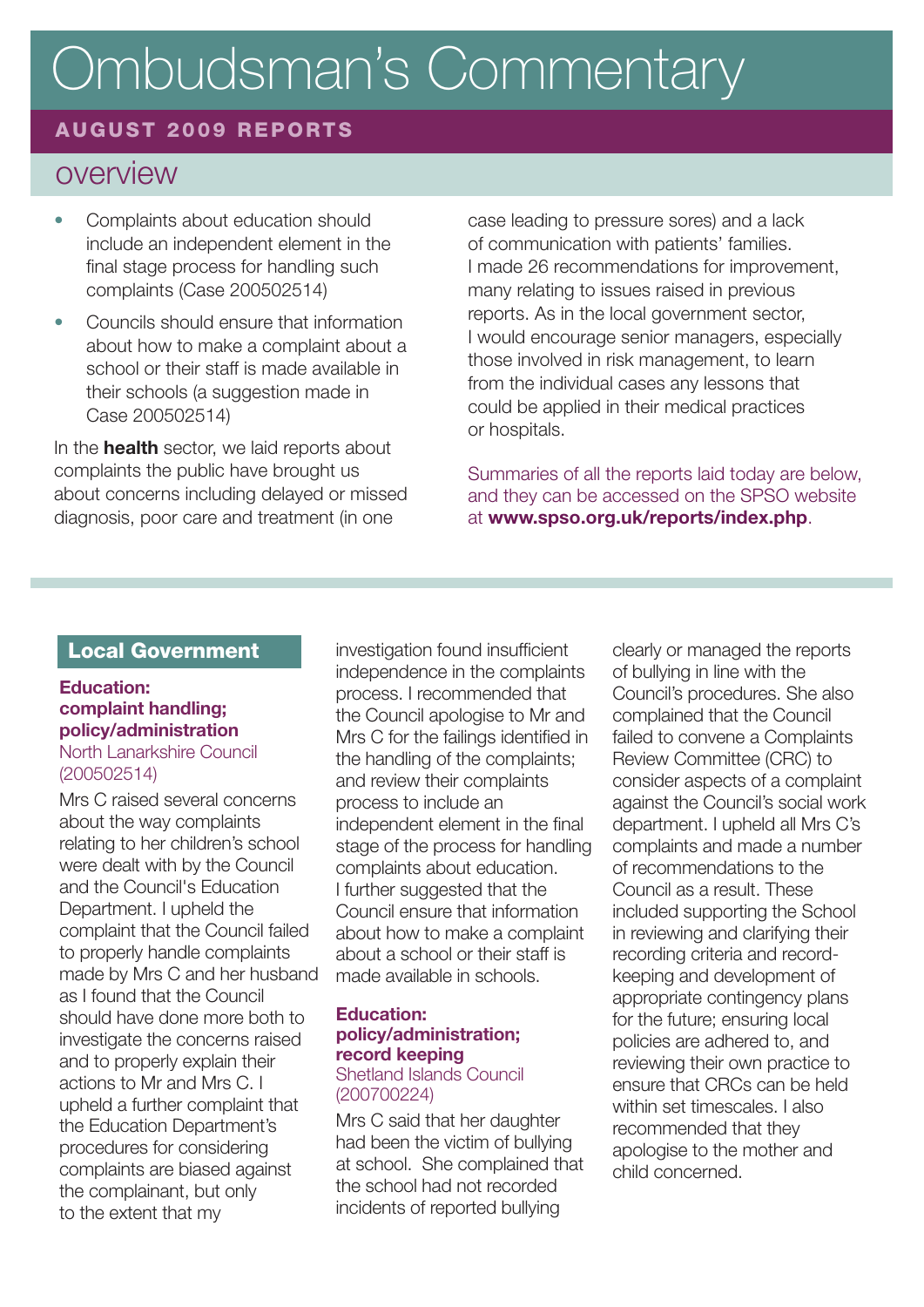# **AUGUST 2009 REPORTS**

# case summaries

### **Local Government**

### **Policy/administration**

Dumfries and Galloway Council (200800480)

Mr C is a young man with severe learning difficulties and special educational needs. His mother, Mrs C, complained that his school did not bring to her attention that Mr C was entitled to apply for an Education Maintenance Allowance (EMA) for the academic year 2006-2007, causing him to lose the opportunity to do so. I upheld the complaint as the Council were unable to say with certainty that the relevant information had been provided to the family. I recommended that the Council pay Mrs C £1,140 in lieu of the basic allowance payment and £300 in lieu of the bonus payment to which Mr C would have been entitled had he applied for and received an EMA for session 2006-2007. I also recommended that the Council apologise to Mrs C.

### **Housing: Statutory repairs notices**

The City of Edinburgh Council (200802060)

Mr C and Ms D purchased a commercial property on the ground floor of a tenement block in Edinburgh. Three and a half years later the Council told them they were due to pay nearly £7,600 for works instructed by the Council under statutory notices. Mr C and Ms D raised a number of concerns about the Council's handling of the matter. I upheld the complaint that the

Council did not update their records on ownership or keep Mr C and Ms D informed of progress on the contract. I did not uphold complaints that the Council failed to serve statutory notices on Mr C and Ms D, or to respond sympathetically to a request for time to pay the unexpected sums. I recommended that in future statutory notices and later correspondence include a statement about alerting the Council about change of ownership; that the Council include a practice of checking the Scottish Assessors Association website when commercial properties are involved, and that they reconsider the administration charge levied on Mr C and Ms D.

#### **Handling of planning application; policy/administration** East Lothian Council (200800537)

Mr C, who lives on a main road in a conservation village, raised concerns about the Council's handling of an application for planning consent for a new house opposite his property. I found that the Council's Transportation Division carried out a site visit after they had responded to consultation about the plans. I partially upheld Mr C's complaint that in recommending approval of the application, the Council failed to require compliance with their planning policy. I recommended that the Council review their procedures for the need for site

visits by their Transportation Division officers prior to responding to consultations on planning applications.

I did not uphold the following complaint

### **Housing: Statutory repairs notices** City of Edinburgh Council (200802077)

# **Health**

### **Delay in diagnosis**

### Greater Glasgow and Clyde NHS Board – Acute Services Division (200801842)

Mrs A's husband, Mr A, died of advanced prostate cancer. Mrs A was concerned that this had not been detected some years before, when Mr A attended a number of hospital appointments with lower urinary tract symptoms. My report found that, given Mr A's symptoms, there was insufficient attention paid to the possibility of prostate cancer at the earlier appointments. I upheld the complaint that the Board failed to provide Mr A with all appropriate care and treatment and so missed an opportunity to secure an earlier diagnosis of prostate cancer. I recommended that the Board review the Urology Department protocol for the assessment and management of men with new lower urinary tract symptoms, bearing this case in mind.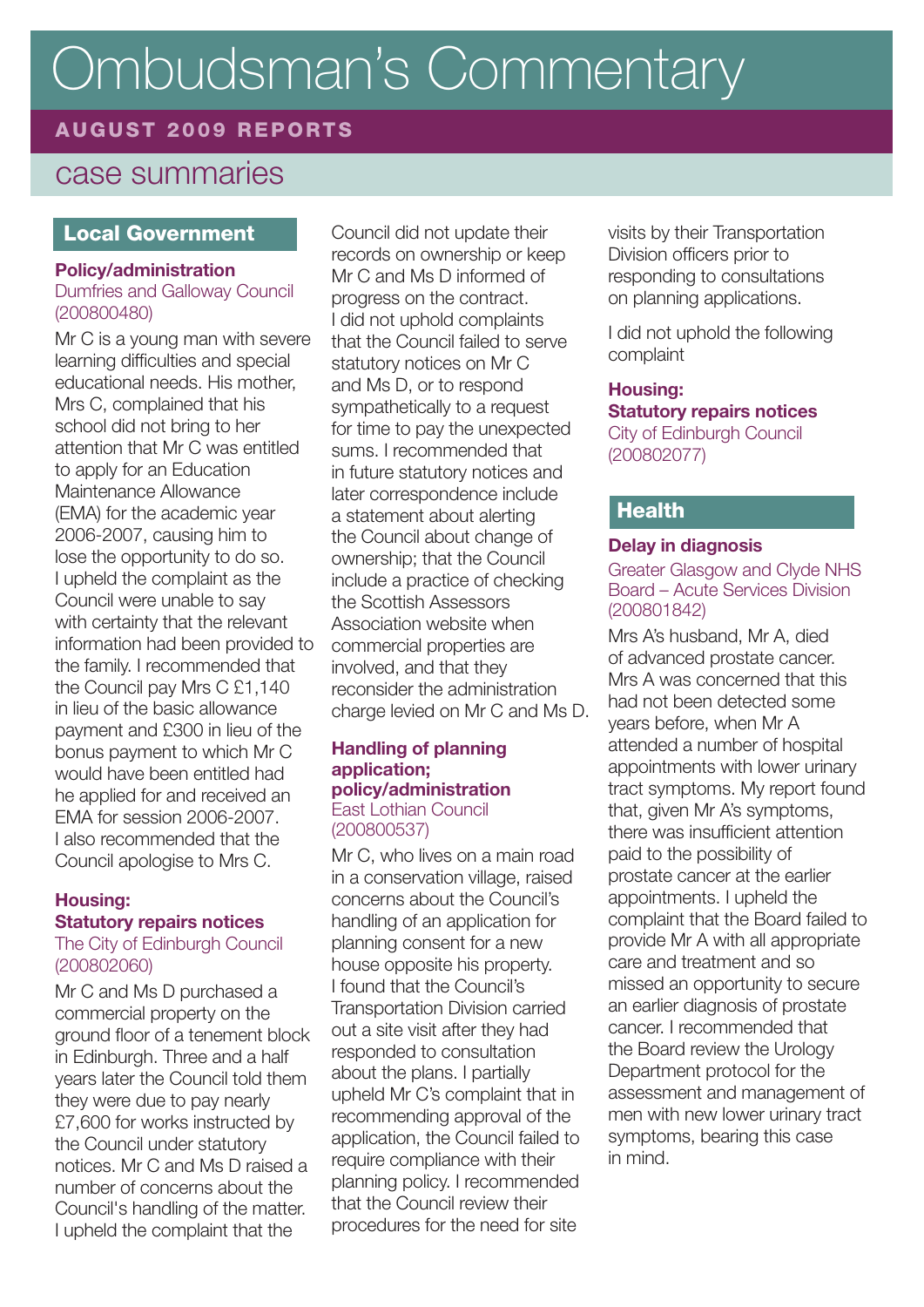# **AUGUST 2009 REPORTS**

# case summaries

# **Health**

#### **Care of the Elderly; delay medical assessment; referral; communication**

### Highland NHS Board (200800761)

Mrs C raised a number of concerns about the care and treatment that her late father, Mr A, received from his GP Practice. She said that the family had contacted the Practice saying that Mr A (who had ongoing health problems) had chest pain and asking that he be seen urgently. but there was delay before he was seen by a GP and referred to hospital. When he was, it turned out he had had a heart attack. I upheld her complaints that the Practice delayed in examining Mr A after his family contacted them, and that later action taken to flag Mr A's notes to show that he had special requirements was inadequate. I recommended that the Practice apologise to Mrs C for the delays in examining Mr A, organise a review of their triage systems and ensure that the revised procedures are communicated effectively to staff. I also recommended that the Practice apologise to Mrs C for the failure to effectively flag Mr A's notes and that they consider how in future they can effectively flag the electronic records of a patient with significant health problems.

### **Clinical treatment; nursing care; communication**

Shetland NHS Board (200603164)

Mr C was unhappy with the care and treatment provided to his late mother, Mrs A, before and during her final admission to hospital. Mrs A was discharged to her care home the day after admission and, sadly, died there later that evening. Mr C felt that Mrs A should have remained in hospital longer. I partially upheld his complaints that the reasons for prescribing certain medications were unclear, and that staff failed to adequately assess and record treatment and care requirements, in relation to the hospital's involvement in these. I upheld his complaints that Mrs A was not provided with an acceptable level of fluids while in hospital and that she should have remained longer in hospital. I made a number of recommendations which included sharing the report with the hospital staff involved in Mrs A's care and ensuring that staff assess and record treatment and observations, including specific recommendations with regard to fluid intake. I also made recommendations about discharge planning. Finally, I recommended that the Board apologise to Mr C for the failures in care identified in my report.

### **Delay in diagnosis; clinical treatment; nursing care; complaint handling**

### Tayside NHS Board (200800508)

Mr C raised a number of concerns about delays by the Board in the diagnosis and treatment of his late father, Mr A's, illness in the weeks and days before Mr A's death from Pneumocitis Pneumonia. Mr C also complained about aspects of the care provided to his father and was unhappy with the handling of his complaint. I upheld his complaints about the delay in diagnosis and the care provided to Mr A, as I found that there were failures to reasonably interpret a CT scan, investigate lung symptoms and in nursing oversight of Mr A's symptoms. I recommended that the Board apologise to Mr C for the failure to make a timely diagnosis and provide adequate care to Mr A, and that they review current arrangements for selecting patients for out-of-hours review, including processes for communication and handover between medical staff. I also recommended that they ask the consultant to apologise for any contribution he may have made to a misunderstanding about visiting Mr A.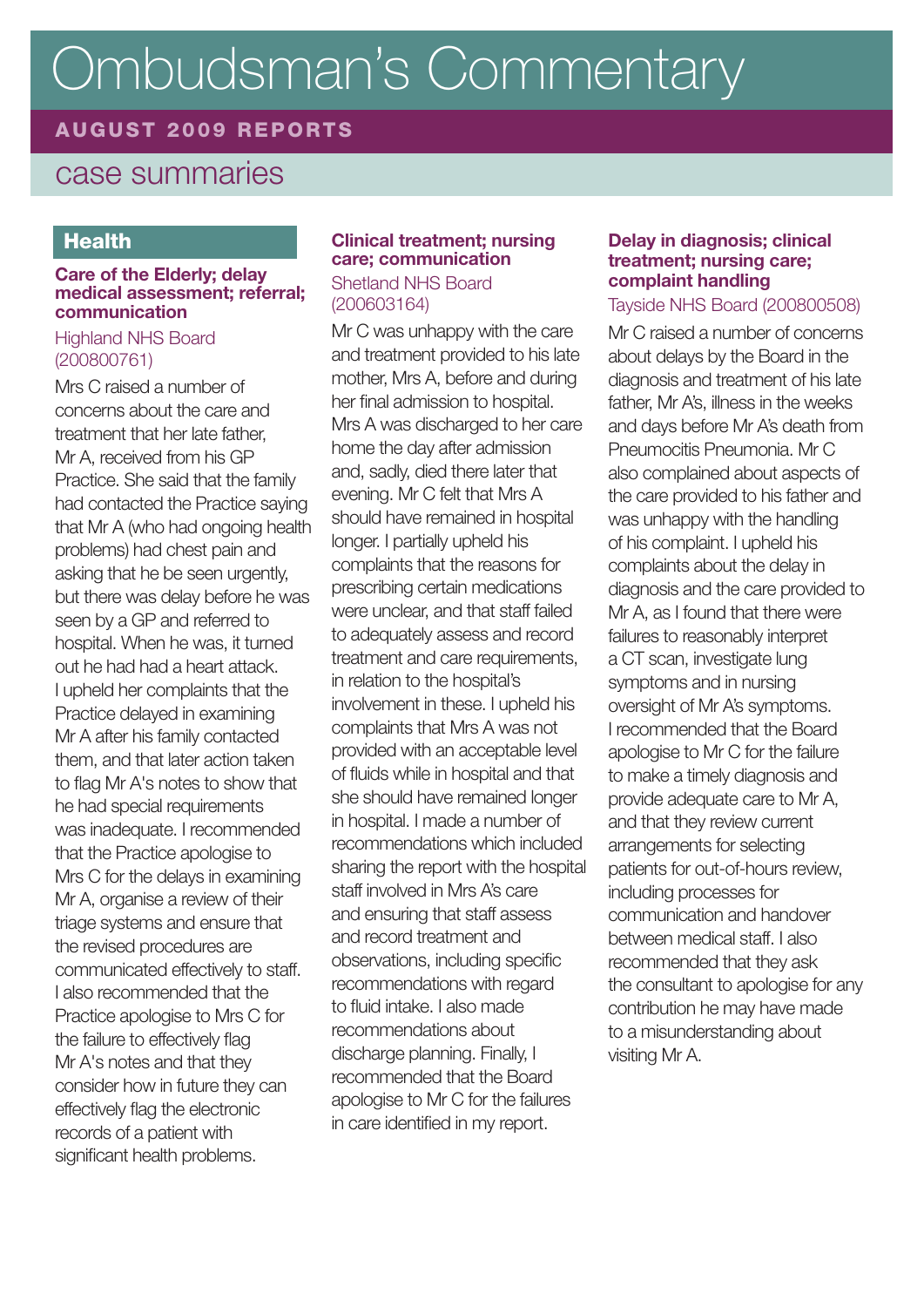# **AUGUST 2009 REPORTS**

# case summaries

# **Health**

#### **Care of the Elderly; nursing care; delay in treatment; communication**

#### Greater Glasgow and Clyde NHS Board – Acute Services Division (200800634)

Mr A, an elderly man, had been diagnosed with bladder and prostate cancer and his condition was deteriorating when he was admitted to hospital. Over a period of almost two months before his death, he was transferred between hospitals in the Board's area. He was also discharged and readmitted twice. In that time he developed pressure sores (pressure ulcers) and contracted infections. Mrs C, Mr A's daughter, complained about several aspects of the care provided to Mr A. I upheld her complaint that the Board failed to effectively manage Mr A's pressure sores as it was clear that these were not adequately treated and an appropriate mattress was not provided quickly enough. I noted that this issue had been the subject of another recent report about the Board. I also upheld complaints about delay in referring Mr A to the palliative care team towards the end of his life, and a lack of continuity in the nursing care provided to him. I made ten detailed recommendations. These focussed on learning lessons from this case and ensuring that the policies now in place reflect current national best practice, in terms

of the prevention and care of pressure sores, and in end of life planning and care. I recommended that the Board continue to closely monitor nursing care in one particular ward with particular reference to best practice methodology. I reflected in my recommendations that staff failed to communicate properly with Mr A's family, and pointed out that poor staff communication with relatives had featured in a number of earlier reports from my office about this Board. I did not uphold a complaint that Mr A contracted infections because of inadequate infection control measures, as there was no clear evidence of this. Finally, I recommended that the Board make a full and detailed apology to Mrs C for the failings identified in my report.

# **Compliance & Follow-up**

In line with SPSO practice, investigators will follow up with the organisations concerned to ensure that they implement the actions to which they have agreed.

### **Jim Martin, Ombudsman 19 August 2009**

The compendium of reports can be found on our website, **www.spso.org.uk**

For further information please contact: **SPSO, 4 Melville Street, Edinburgh EH3 7NS**

Communications Manager: **Emma Gray** Tel: **0131 240 2974** Email: **egray@spso.org.uk**